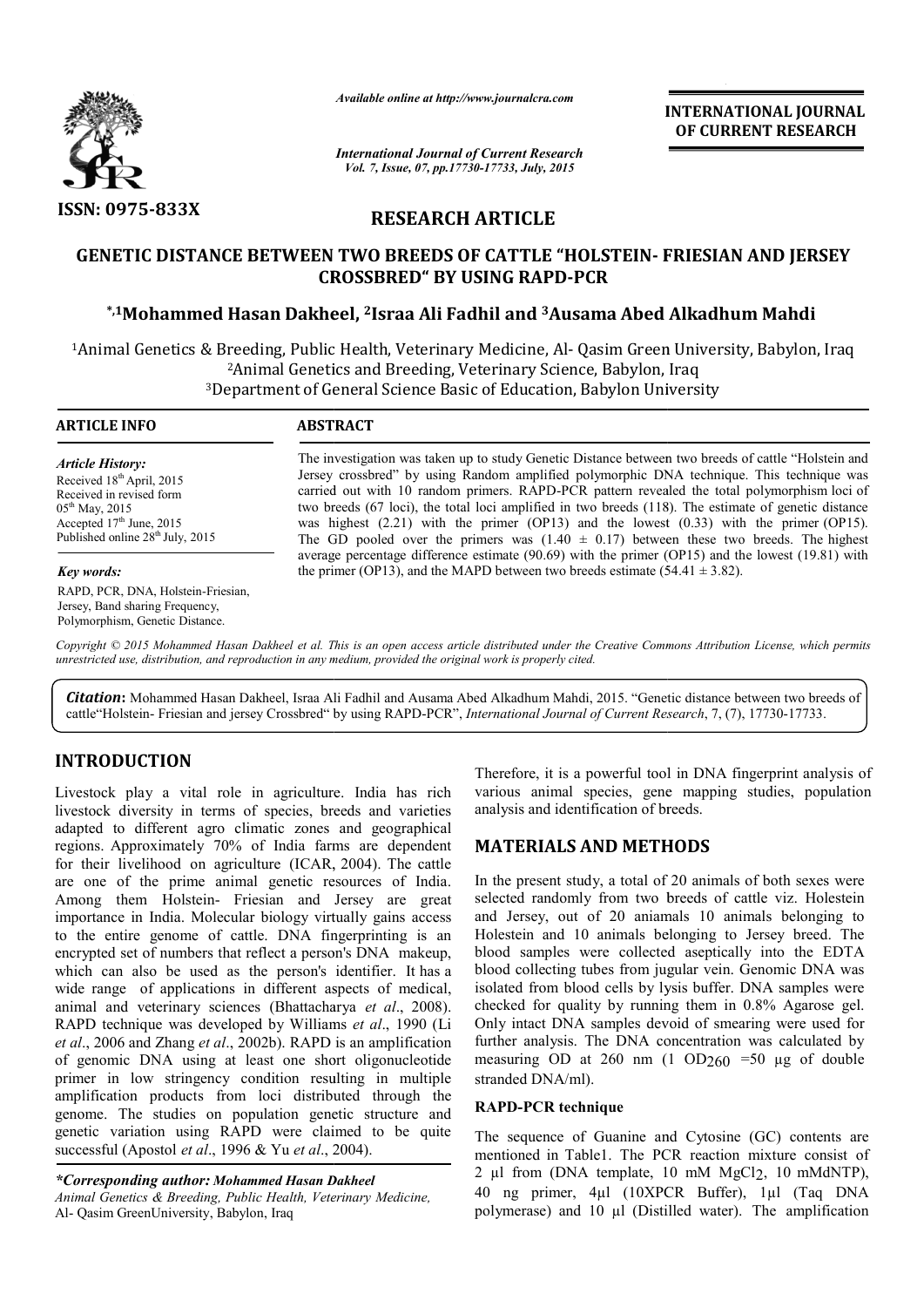was carried out for 30 cycles with initial denaturation at 95<sup>0</sup>C for 5 min, second denaturation for 1 min at 94<sup>0</sup>C, annealing at  $36^{\circ}$ C for 1 min, extension for 2 min at  $72^{\circ}$ C and final extension at  $72^{\circ}$ C for 5 min. All the amplified products were separated by  $72^0C$  and final extension at  $72^{\circ}$ C for 5 min. All the amplified products were separated by electrophoresis in 0.8% agarose gel containing ethidium bromide and photographed under UV light.

**Table 1. RAPD Primer sequences with length and Guanine-Cytosine contents**

| Primers |                          |           |      | Screened/ |
|---------|--------------------------|-----------|------|-----------|
|         | Sequence (5'---------3') | Length    | GC % |           |
| $OP-01$ | TGGGTCCCTA               | $10$ -mer | 60   | Employed  |
| $OP-02$ | CGTCCCGGAG               | $10$ -mer | 80   | Screened  |
| $OP-03$ | <b>GCCTACAACG</b>        | $10$ -mer | 60   | Employed  |
| $OP-04$ | ACAGGCTGCC               | $10$ -mer | 70   | Employed  |
| $OP-05$ | TAGGCAGTCT               | $10$ -mer | 50   | Screened  |
| $OP-06$ | <b>ACCGTCACTC</b>        | $10$ -mer | 60   | Screened  |
| $OP-07$ | <b>ACAGGCTCCA</b>        | $10$ -mer | 60   | Employed  |
| $OP-08$ | <b>GCGGTACCTT</b>        | $10$ -mer | 60   | Employed  |
| $OP-09$ | AGTGGCTCGC               | $10$ -mer | 70   | Screened  |
| $OP-10$ | TCGAGGTCGC               | $10$ -mer | 70   | Screened  |
| $OP-11$ | AGATCCCGCC               | $10$ -mer | 70   | Employed  |
| $OP-12$ | <b>GCCGTCCGAG</b>        | $10$ -mer | 80   | Employed  |
| $OP-13$ | CTGAGACGGA               | $10$ -mer | 60   | Employed  |
| $OP-14$ | <b>GCATCCACGC</b>        | $10$ -mer | 70   | Screened  |
| $OP-15$ | CAGGATCCAG               | $10$ -mer | 60   | Employed  |
| $OP-16$ | TGGCACCTTC               | $10$ -mer | 60   | Employed  |
|         |                          |           |      |           |

**Band sharing frequency (BSF):** Band sharing frequency were calculated in pair wise comparisons as described by Gwakisa *et al*., (1994):

BSF (between two breeds) =  $2BMS / [BM + BS]$ 

Where BMS is the number of bands common to Holstein and Jersey for a primer. BM is the total number of bands for Holstein for particular primer. Similarly BS is the total number of bands for Jersey for a primer. Average of band shring frequency was calculated by dividing the sum of BFS value of pair wise comparison by total number of pairs compared. Within breed band sharing frequency was calculated as average of band sharing frequencies within the breeds pair wise using formula:

BSF (within Holstein breeds) = 2B MI.MII / [BMi + BMii] and

BSF (witin Jersey breeds) =  $2B$  Si.Sii / [BSi + BSii]

Where BMi Mii is the band sharing frequency within a pair of Holstein cattle and BSi Sii is the band sharing frequency wthin a pair of Jersey cattle. BMi, BMii, BSi and BSii are the total bands observed in the individual animal of Holstein and Jersey breeds respectivily.

**Genetics distance (D):** The genetics distance were obtained by the formula of Lynch (1991): DMS= -ln BSFMS /√(BSFM X BSFs)

Where BFSMS is the band sharing frequency between Holstein and Jersey breeds of buffalo. BSFS is the band sharing frequency within Holstein breeds. BSFS is the band sharing frequency within Jersey breeds.

**Mean average percentage diffrence (MAPD)** MAPD was calculated by using the following formula (Gilbert *et al*., 1990; Yukhi and O'Brien, 1990).

 $PD = [NMS/NM + NS] \times 100$ 

 $MAPD = 1/R \sum APDi$ 

Where NMS are the number of fragment that differed between two animals, for single primer. NM and NS are the number of band observed in individual breeds. R is the number of random primers used.

#### **RESULT AND DISCUSSION**

#### **RAPD-PCR**

The total number of bands amplified ranged from 1 to 16 Table (2 and 3). In Holstein-Friesian breed, the traits of the amplification profiles using 10 random primers have been presented Table 2. The bands varied in their size from 241- 2030bp. All the 10 primers detected polymorphism among the population of cattle breeds.

**Table 2. Amplification profile for different primers in Holstein-Friesian Breed**

| Primer                                                                               | Total loci                                    | Polymorphic                                  | Size range<br>(bp)                                                                           | Size<br>difference                                     | Percent                                                                      |
|--------------------------------------------------------------------------------------|-----------------------------------------------|----------------------------------------------|----------------------------------------------------------------------------------------------|--------------------------------------------------------|------------------------------------------------------------------------------|
| Code                                                                                 | amplified                                     | loci                                         |                                                                                              | (bp)                                                   | Polymorphism                                                                 |
| $OP-01$<br>$OP-03$<br>$OP-04$<br>$OP-07$<br>$OP-08$<br>$OP-11$<br>$OP-12$<br>$OP-13$ | 06<br>06<br>08<br>06<br>0.5<br>06<br>01<br>07 | 06<br>05<br>07<br>04<br>03<br>02<br>01<br>02 | 2030-425<br>1165-700<br>1600-300<br>1500-600<br>1300-325<br>1450-600<br>872-241<br>1550-1250 | 1605<br>465<br>1300<br>900<br>925<br>850<br>631<br>300 | 100.00<br>083.33<br>087.50<br>066.66<br>060.00<br>033.33<br>100.00<br>028.57 |
| $OP-15$<br>$OP-16$<br>Total                                                          | 04<br>06<br>55                                | 0 <sub>0</sub><br>01<br>33                   | 1400-700<br>1500-325                                                                         | 700<br>1175                                            | 000.00<br>016.00<br>57.60%                                                   |

From the 10 random primers, a total of 55 bands were amplified and 31 of these (about57.6%) were found to be polymorphic among the population. Number of polymorphic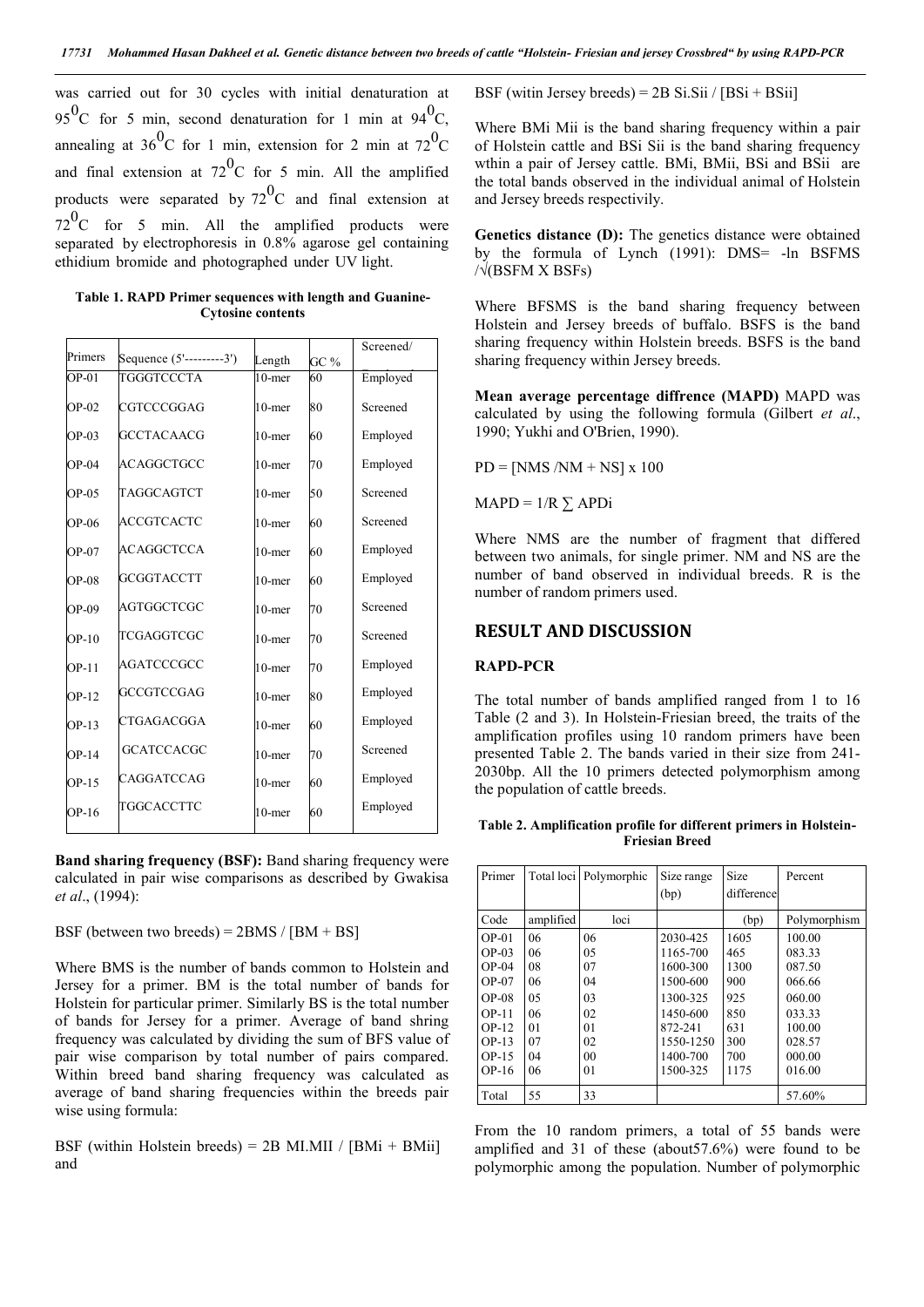loci ranged from 0 to 7. OP-1 and OP-12 produced 100% polymorphic loci, while OP-15, the polymorphic loci were 0%. In Jersey breed, the traits of the amplification profiles using 10 random primers have been presented Table 2. The bands varied in their size from 325-2750bp.From the 10 random primers, a total of 63 bands were amplified out of which only 36 were polymorphic giving (about 55.33%) polymorphism. OP-04 produced 100% polymorphic loci. Number of polymorphic loci ranged from 1 to 7.

| Table 3. Amplification profile for different primers in Jersey |       |  |  |
|----------------------------------------------------------------|-------|--|--|
|                                                                | Breed |  |  |

| Primer  | Total loci | Polymorphicloci | Size      | Size       | Percent      |
|---------|------------|-----------------|-----------|------------|--------------|
| Code    | amplified  |                 | range     | difference | Polymerphism |
|         |            |                 | (bp)      | (bp)       |              |
|         |            |                 |           |            |              |
| $OP-01$ | 08         | 07              | 2750-1900 | 850        | 087.50       |
| $OP-03$ | 06         | 04              | 1500-1078 | 422        | 066.66       |
| $OP-04$ | 06         | 06              | 1600-1335 | 265        | 100.00       |
| $OP-07$ | 07         | 03              | 1975-1350 | 625        | 042.85       |
| $OP-08$ | 04         | 02              | 1353-1078 | 275        | 050.00       |
| $OP-11$ | 06         | 01              | 1400-925  | 475        | 016.66       |
| $OP-12$ | 08         | 05              | 1725-600  | 1125       | 062.50       |
| $OP-13$ | 07         | 04              | 1250-925  | 325        | 057.14       |
| $OP-15$ | 06         | 03              | 978-325   | 653        | 050.00       |
| $OP-16$ | 05         | 01              | 1650-825  | 825        | 020.00       |
|         |            |                 |           |            |              |
| Total   | 63         | 36              |           |            | 55.33%       |

**Table 4. Band sharing frequency within and between Holstein-Friesian and Jersey Breed**

| Primer  | Band Sharing Frequency (BSF) | <b>BSF</b> between |                     |
|---------|------------------------------|--------------------|---------------------|
| Code    | Within Holstein-             | within             | Holstein-Friesian   |
|         | Friesian                     | Jersey             | and<br>Jersey Breed |
|         |                              |                    |                     |
| $OP-01$ | 0.83                         | 0.78               | 0.21                |
| $OP-03$ | 0.91                         | 0.90               | 0.34                |
| $OP-04$ | 0.84                         | 0.82               | 0.19                |
| $OP-07$ | 0.94                         | 0.89               | 0.28                |
| $OP-08$ | 0.86                         | 0.92               | 0.14                |
| $OP-11$ | 0.78                         | 0.85               | 0.09                |
| $OP-12$ | 0.92                         | 0.94               | 0.29                |
| $OP-13$ | 0.67                         | 0.86               | 0.08                |
| $OP-15$ | 1.00                         | 0.96               | 0.59                |
| $OP-16$ | 0.95                         | 0.88               | 0.24                |
|         | The overall: $0.90 \pm 0.03$ | $0.88 \pm$         | $0.30 \pm 0.06$     |

Band sharing frequency: the average band sharing frequency within and between breeds in Holstein and Jersey are given in Table (4). The frequency varied in Holstein-Friesian from 1.00 – 0.67 with respect primer OP-15 and OP-13, Barwar *et al*. (2008) when they studied on Murrah and Bhadawari buffaloes, they reported similar results in band sharing frequency of Murrahbuffalo were (1.00 to 0.81). While in Jersey, it varied from 0.96 – 0.78 for primer OP-15 and OP-01 respectivly. Similarly band sharing frequency between Holstein-Friesianand Jersey breed varied from 0.59 – 0.08 for the primer OP-15 and OP-13 respectively, Table (4). The pooled avearge band sharing ferquency within Holstein-Friesian breed was  $0.90 \pm 0.03$  and Jersey breed was 0.88±0.02. BSF between Holstein-Friesian and Jersey breed was about  $(0.30 \pm 0.06)$ , Dakheel *et al.* (2013) when they studied on band sharing frequency between Murrah and Syrti breed, they reported similar results about (0.28±0.2). Genetic distance the genetic calculated for various primers are given in Table (5). All the primers using showed genetic distance. Primer OP-13 showed highest genetic distance (2.21) between two these breeds while the primer OP-15 indicated lowest genetic distance (0.33). The overall average genetic distance was 1.40±0.17between Holstein-Friesianand Jersey breed, same results reported by Dakheel *et al*. (2013), when they showed the genetic distance between Murrah and Syrti breed was  $(1.41\pm0.05)$ . No significant genetic distance was found between the breeds with respect to the primers used. Barwar *et al.* (2008) observed the average genetic distance between Murrah and Bhadawari breeds of Indian buffalo using RAPD-PCR were  $(1.20\pm0.1)$ .

**Table 5. Percentage difference and Genetic Distance between Holstein-Friesian and Jersey Breed**

| Primers          | PercentageDifference<br>between Murrah & Surti | Genetic distance betweer<br>Murrah & Surti |
|------------------|------------------------------------------------|--------------------------------------------|
| $OP-01$          | 41.12                                          | 1.50                                       |
| $OP-03$          | 66.98                                          | 1.25                                       |
| $OP-04$          | 58.32                                          | 1.34                                       |
| $OP-07$          | 22.94                                          | 1.87                                       |
| $OP-08$          | 82.30                                          | 0.93                                       |
| $OP-11$          | 38.50                                          | 1.60                                       |
| $OP-12$          | 79.58                                          | 0.96                                       |
| $OP-13$          | 19.81                                          | 2.21                                       |
| OP-15            | 90.69                                          | 0.33                                       |
| $OP-16$          | 43.95                                          | 1.40                                       |
| Mean<br>average: | $54.41 \pm 3.82$                               | $1.40 \pm 0.17$                            |



**Fig. 1. Holstein-Friesianbreed under UV illuminator by using RAPD technique and primer OP- 11. M= 100 ladder**